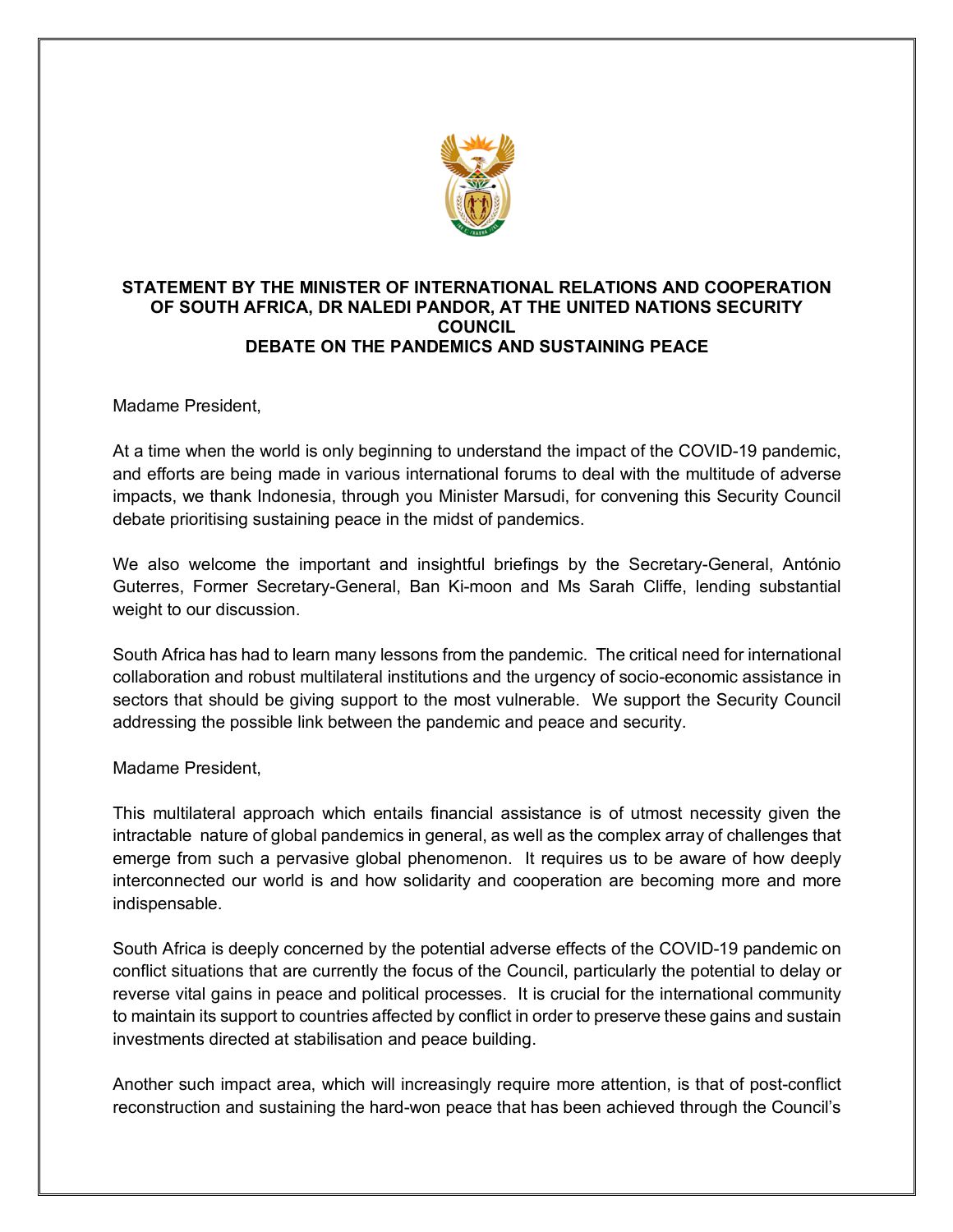efforts and those of the broader international community over many years. We must not lose sight of what it has taken to assist those in conflict situations to extricate themselves from violence, destruction and insecurity, and what the adverse effects of renewed instability and the reemergence of conflict would entail. This may be especially pronounced are to the adverse humanitarian impact of coping with conflict amidst a global pandemic.

In this regard, South Africa will continue to support the UN Secretary-General's call for a global ceasefire and a humanitarian pause in order to focus due attention on the pandemic and attempts to mitigate its impacts, a call that has been reiterated and emphasised by the African Union.

We must, at this stage, acknowledge and commend the leadership and proactive action of the United Nations which put in place measures to protect the health and safety of peacekeepers and to help navigate the effects of the pandemic. In this effort we, especially commend, the leadership and critical role of the World Health Organisation and its Director-General, Dr Tedros Adhanom Ghebreyesus, in preventing and mitigating the broader public health emergency in which peacekeeping and other peace related activities are embedded. The WHO has also been working with affected countries and regional organisations such as the African Union to address the spread of COVID-19, exemplifying a global cooperative effort.

## Madame President

While it is important to focus on post-conflict support in all peacebuilding efforts, we must be wary not to provide support on the one hand while inhibiting the adequate responses of governments to protect their people from the pandemic and weather the economic difficulties and implications on the other. It is for this reason that South Africa strongly supports the UN Secretary-General's call for the waiving of unilateral coercive measures and sanctions in order to allow affected governments and societies to have the requisite resources to secure the much-needed life-saving and medical supplies, and personal protective equipment to respond to the pandemic. We also support calls for debt relief and deferral and robust support for recovery in Africa.

South Africa has consistently held the position that sanctions should be used to support peace processes and not as a means of collective punishment, which is made all the more devastating in the context of a pandemic that even the most capable economies have been struggling to deal with.

The notion of a comprehensive response to the pandemic, which includes both additional efforts and resources as well as how we can refine the engagement of the Security Council, such as related to sanctions, will be key in this Council's role in the broader global effort.

It is for this reason that South Africa sees the matter of sustaining peace in the context of global pandemics as requiring concurrently addressing the confluence of factors that determine the context for peace to endure in these trying times.